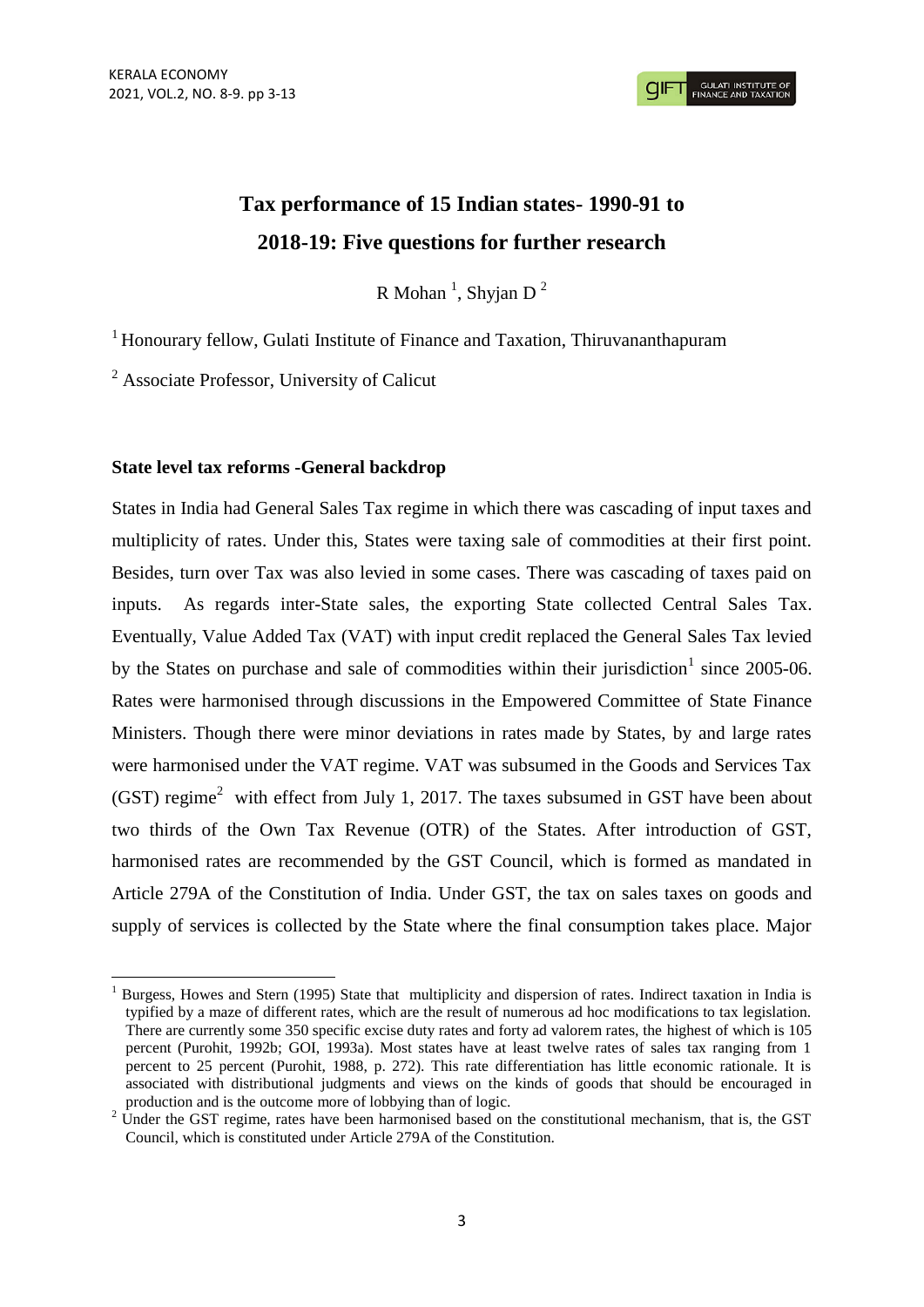taxes still remaining outside the purview of GST are petroleum products and alcoholic liquor for human consumption.<sup>3</sup>

# **2. Data sources and methodology**

With these major tax policy shifts in background, we analyse the trend in tax effort of 15 major States in India during the 30 year period from 1990-91 to 2018-19<sup>4</sup>. The tax effort is proxied by the ratio of Own Tax Revenue (OTR) to Gross State Domestic Product (GSDP) at current prices.

For the purpose of the study, States have been classified as High, Middle and Low Income States based in their per capita incomes. Maharashtra, Gujarat, Haryana, Goa and Punjab have been classified as High income States, Andhra Pradesh, Telangana, Karnataka, Kerala<sup>5</sup>, Tamil Nadu, Uttarakhand and West Bengal as Middle income States and Bihar, Jharkhand, Chhattisgarh, Madhya Pradesh, Rajasthan, Odisha and Uttar Pradesh as Low income States.

The study has utilised the OTR data from Reserve Bank of India's 'State Finances: A Study of the Budgets' and the GSDP data from National Income Accounts. The GSDP in current prices is of different bases and splicing has not been done.<sup>6</sup>

Question can be raised whether the more appropriate base for consumption taxes like General Sales Tax, VAT and GST is Private Final Consumption Expenditure (PFCE). The limitation in using PFCE from sample surveys of National Sample Survey Organisation (NSSO) is that the data are available from quinquennial surveys<sup>7</sup> and for the intervening years, there needs to be extrapolation, which can lead to unrealistic estimations. Moreover, PFCE is a component of GSDP.

1

<sup>&</sup>lt;sup>3</sup> Taxes on petroleum products can be brought into GST, from the date notified by the GST Council.

<sup>4</sup> Das -Gupta (2012) has sound that introduction of VAT had positive impact on Own Tax Revenue of Haryana and Odisha among major States and in 50 per cent of other jurisdictions. The study traces large scale tax evasion ad given weakness in VAT administration identified In a performance audit by the Comptroller and Auditor General in 2009.. Sen (2015) states that though sub national VAT is more efficiency inducing than a complex sales tax, the contribution of VAT to efficiency of entire indirect system is insignificant.

<sup>5</sup> Kerala has now moved to be a High Income State. But for most part of the period it was a Middle Income State.

 $6$  When the ratio is taken, the inflation effect will cancel out

 $<sup>7</sup>$  The results of the thin rounds for the intervening years can not be used along with that of quinquennial rounds</sup> as there will be inconsistencies due to variation in sample size.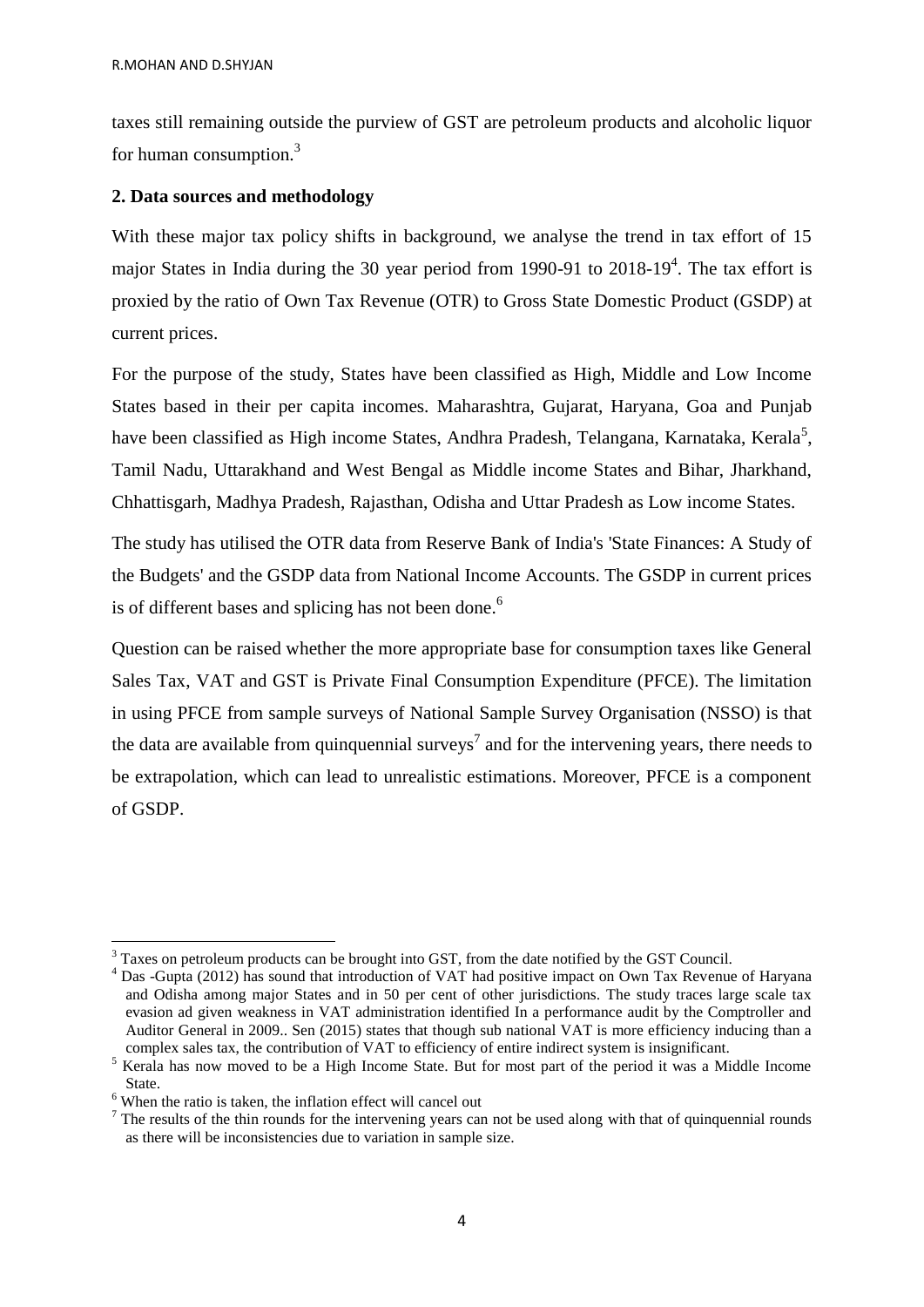# **3. State-wise trends**

The trend is observed at five year sub-periods. 2017-18 and 2018-19 is treated as a separate sub-period. $8$  In the initial five year period, Middle income States performed better than High and Low Income States. This continued till 2009-10. During the last two sub-periods, High income States performed slightly better than the Middle Income States. The Low income States have shown a consistent increase in the third, fourth and fifth sub-periods and a minor fall in the last sub-period (Table 1).

**Table 1.** Comparative OTR-GSDP ratios of high, middle and low income states – 1990-91 to 2018-19

| <b>States</b>      | 1990-91<br>to 1994-<br>95 | 1995-96<br>to 1999-<br>2000 | 2000-01<br>to 2005-<br>06 | 2005-06-<br>2009-10 | 2010-11<br>to 2016-<br>17 | 2017-18<br>to 2018-<br>19 |
|--------------------|---------------------------|-----------------------------|---------------------------|---------------------|---------------------------|---------------------------|
| High               | 7.63                      | 6.86                        | 6.92                      | 6.74                | 6.79                      | 6.46                      |
| Middle             | 8.2                       | 7.32                        | 7.53                      | 7.53                | 6.66                      | 6.45                      |
| Low                | 5.3                       | 4.86                        | 5.73                      | 6.1                 | 6.41                      | 6.21                      |
| All States Average | 7.04                      | 6.35                        | 6.62                      | 6.71                | 6.6                       | 6.5                       |

Source: Computed from data sources mentioned in the text.





Source: Table 1

**<sup>.</sup>** <sup>8</sup> This is done to maintain uniformity of five years. Else, last period will be seven years. The last two years are after introduction of GST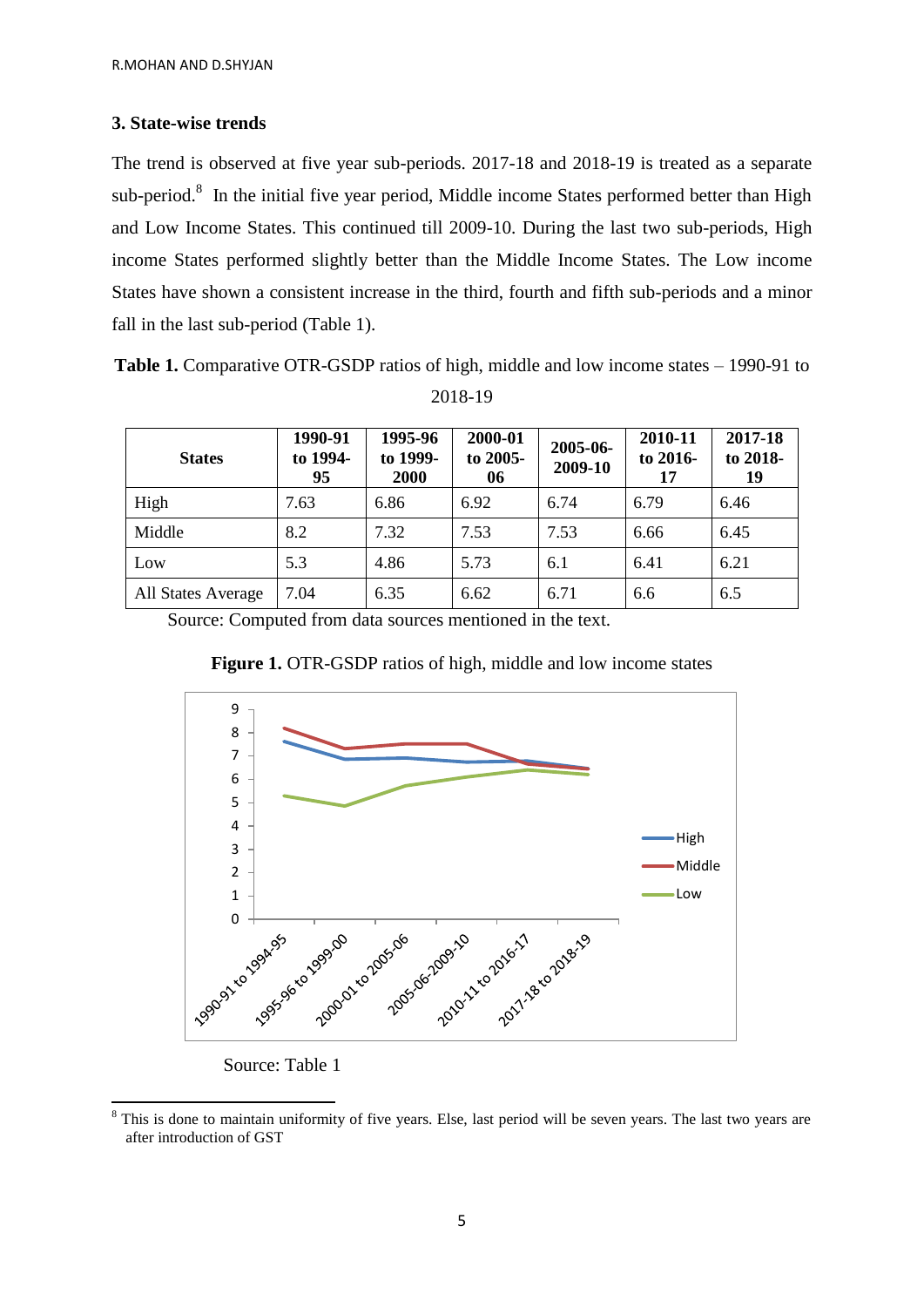

**Figure 2.** Movement of OTR-GSDP ratio of High income States and All States Average

Source : Table 1





Source: Table 1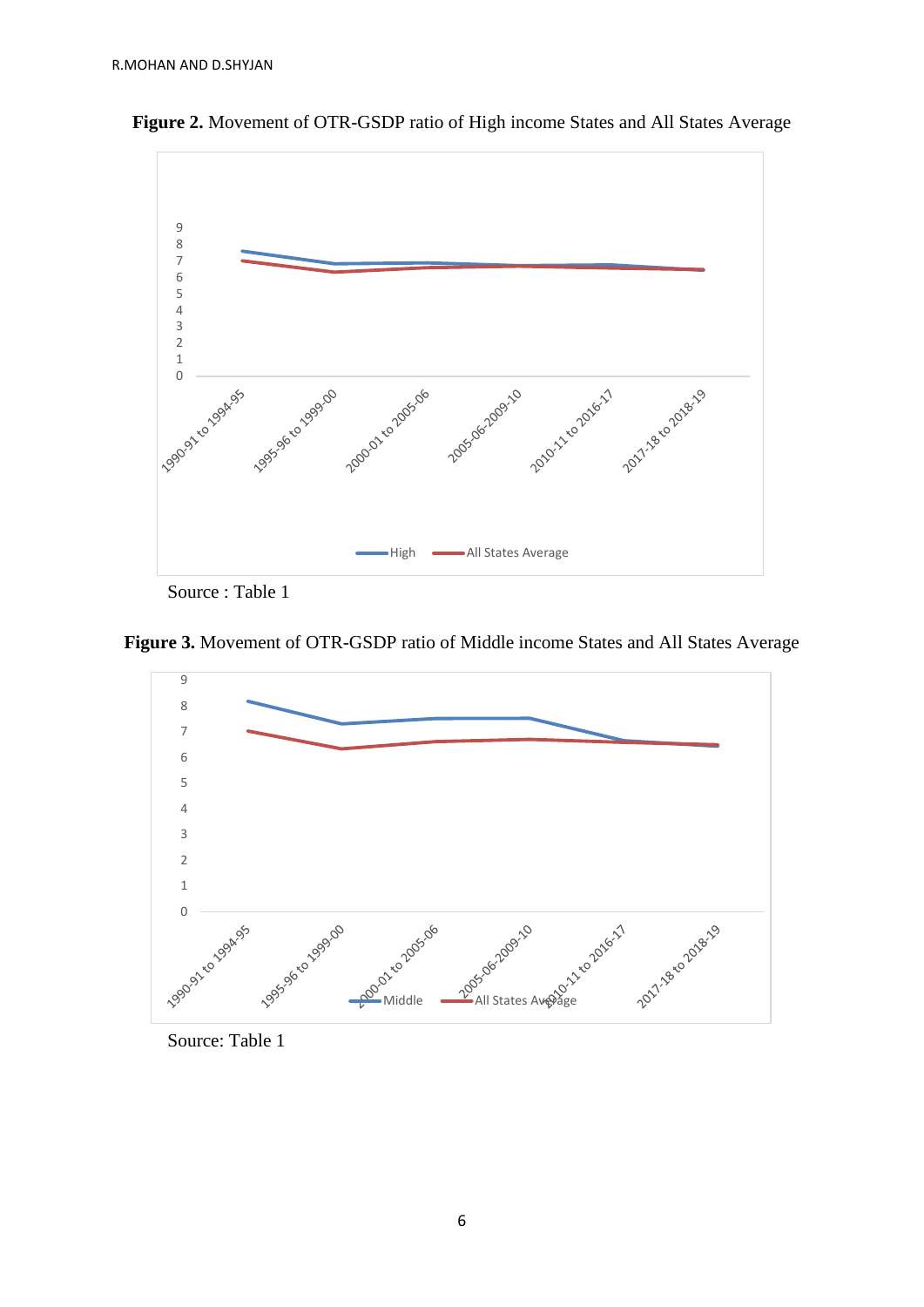

**Figure 4.** Movement of OTR-GSDP ratio of Low income States and All States Average

Source: Table 1

The downward slide is marked in the case of Middle income States, whose tax effort was above the all States average till 2009-10. The downward slide had started since 1995-96 and there was a further fall since 2005-06. The upward movement in the case of Low income States had begun since 1995-96 continued till 2016-17. There is a flattening in the last subperiod, 2017-18 and 2018-19. In the case of High income States, the downward slide started since 1995-96 (Figures 2,3, and 4).

| <b>States</b>                | 1990-91 to<br>1994-95 | 1995-96 to<br>1999-00 | 2000-01 to<br>2005-06 | 2005-06-<br>2009-10 | 2010-11 to<br>2016-17 | 2017-18 to<br>2018-19 |
|------------------------------|-----------------------|-----------------------|-----------------------|---------------------|-----------------------|-----------------------|
| Mean                         | 7.04                  | 6.35                  | 6.72                  | 6.79                | 6.62                  | 6.37                  |
| <b>Standard</b><br>Deviation | 1.54                  | 1.3                   | 0.92                  | 0.72                | 0.2                   | 0.14                  |
| C.V.                         | 0.22                  | 0.21                  | 0.14                  | 0.11                | 0.03                  | 0.02                  |

**Table 2.** OTR-GSDP trends across high, middle and low income states – 1990-91 to 2018-19

Source: Computed from data mentioned in the text

The dispersion of OTR-GSDP ratios between High, Middle and Low Income States has significantly come down during the period under analysis. The standard deviation has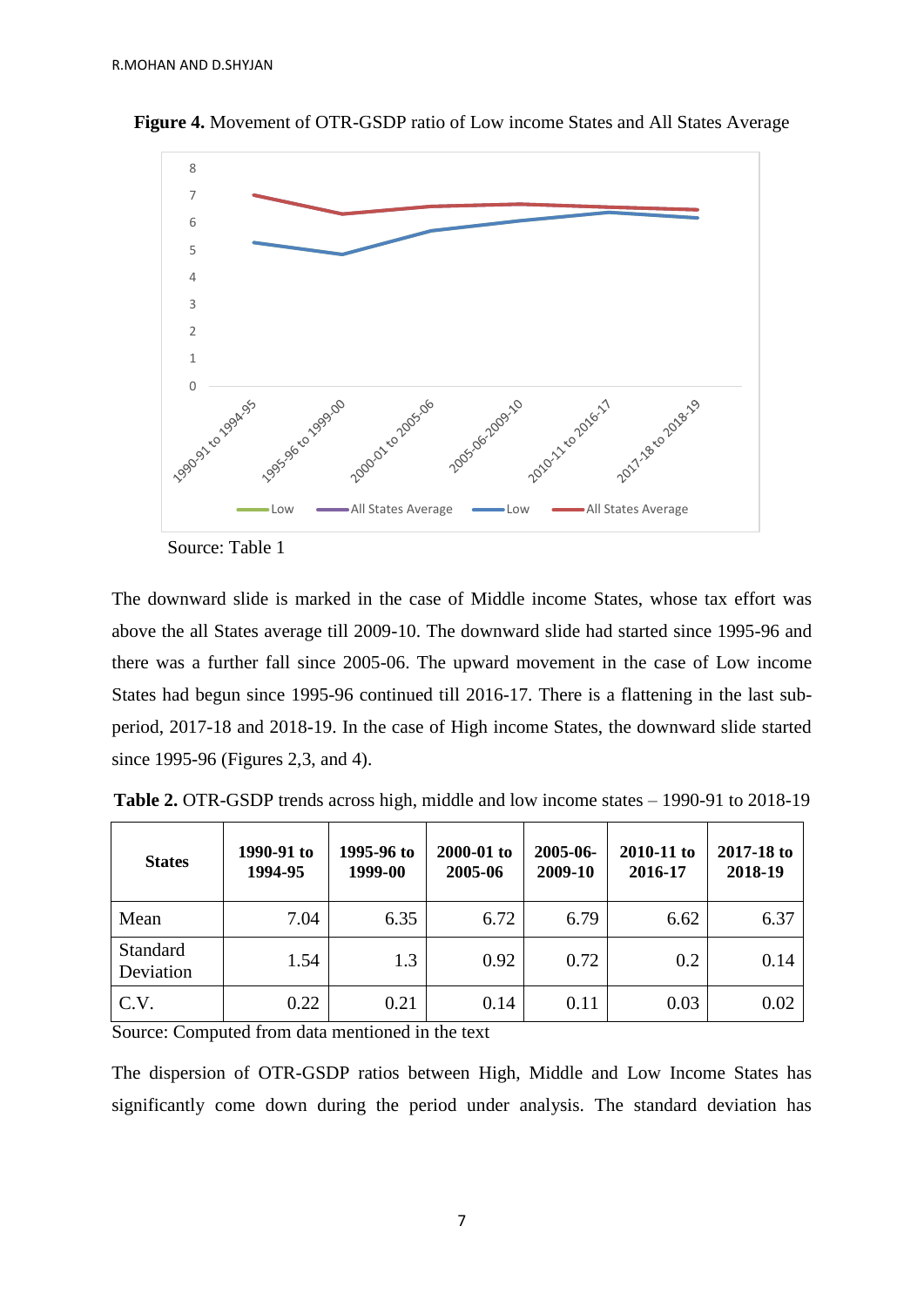declined from 1.54 in the first sub-period to 0.14 in the last sub-period and the decline has been consistent, The convergence is more marked since 2010-11. The convergence has happened because of fall in the OTR-GSDP ratio of High and Middle income States and the rise in that of Low income States (Table 1). An analysis of the State-wise trends can throw more light (Table 3).

| <b>States</b>               | 1990-91<br>to 1994-<br>95 | 1995-96 to<br>1999-2000 | 2000-01<br>to 2005-<br>06 | 2005-<br>$06 -$<br>2009-10 | 2010-11<br>to 2016-<br>17 | 2017-18<br>to 2018-<br>19 |  |
|-----------------------------|---------------------------|-------------------------|---------------------------|----------------------------|---------------------------|---------------------------|--|
| <b>Low Income States</b>    |                           |                         |                           |                            |                           |                           |  |
| <b>Bihar</b>                | 4.46                      | 4.14                    | 4.23                      | 4.42                       | 5.81                      | 6.08                      |  |
| Chhattisgarh                |                           |                         | 6.05                      | 7.22                       | 7                         | 7.34                      |  |
| Madhya                      |                           |                         |                           |                            |                           |                           |  |
| Pradesh                     | 5.74                      | 5.48                    | 6.63                      | 7.3                        | 7.53                      | 6.64                      |  |
| Odisha                      | 4.95                      | 4.35                    | 5.37                      | 5.61                       | 6.17                      | 6.7                       |  |
| Rajasthan                   | 6.1                       | 5.54                    | 6.55                      | 6.64                       | 6.16                      | 6.44                      |  |
| <b>Uttar Pradesh</b>        | 5.25                      | 4.81                    | 5.93                      | 6.54                       | 7.26                      | 7.75                      |  |
| <b>Middle Income States</b> |                           |                         |                           |                            |                           |                           |  |
| Andhra Pradesh              | 7.08                      | 6.38                    | 7.47                      | 7.71                       | 7.08                      | 6.7                       |  |
| Karnataka                   | 9.45                      | 8.51                    | 8.99                      | 9.47                       | 7.58                      | 6.65                      |  |
| Tamil Nadu                  | 9.31                      | 8.55                    | 8.82                      | 8.49                       | 7.33                      | 6.55                      |  |
| <b>West Bengal</b>          | 5.94                      | 4.66                    | 4.37                      | 4.36                       | 5.31                      | 5.8                       |  |
| <b>High Income States</b>   |                           |                         |                           |                            |                           |                           |  |
| Gujarat                     | 8.41                      | 7.27                    | 7.07                      | 6.44                       | 6.42                      | 5.45                      |  |
| Haryana                     | 7.71                      | 6.68                    | 7.62                      | 7.36                       | 6.44                      | 6.27                      |  |
| Maharashtra                 | 7.47                      | 6.85                    | 7.6                       | 6.9                        | 6.8                       | 7.3                       |  |
| Punjab                      | $\overline{7}$            | 6.21                    | 6.71                      | 6.88                       | 6.95                      | 6.37                      |  |
| Kerala*                     | 9.24                      | 8.47                    | 7.99                      | 7.64                       | 7.05                      | 6.66                      |  |

**Table 3.** OTR-GSDP ratio across states

Source: Computed from data mentioned in the text. Note: \* Moved from Middle to High Income

### **Low income states**

For Bihar, Odisha and Uttar Pradesh, there has been consistent rise in OTR-GSDP ratio except in the second sub-period. For Madhya Pradesh, there has been a rise from the second to fifth sub-periods and fall in the last two years. Chattisgarh, which was formed in the third sub period. Has shown improvement in OTR-GSDP ratio except for a minor fall in the fifth sub-period. There is no clear trend observed for Rajasthan.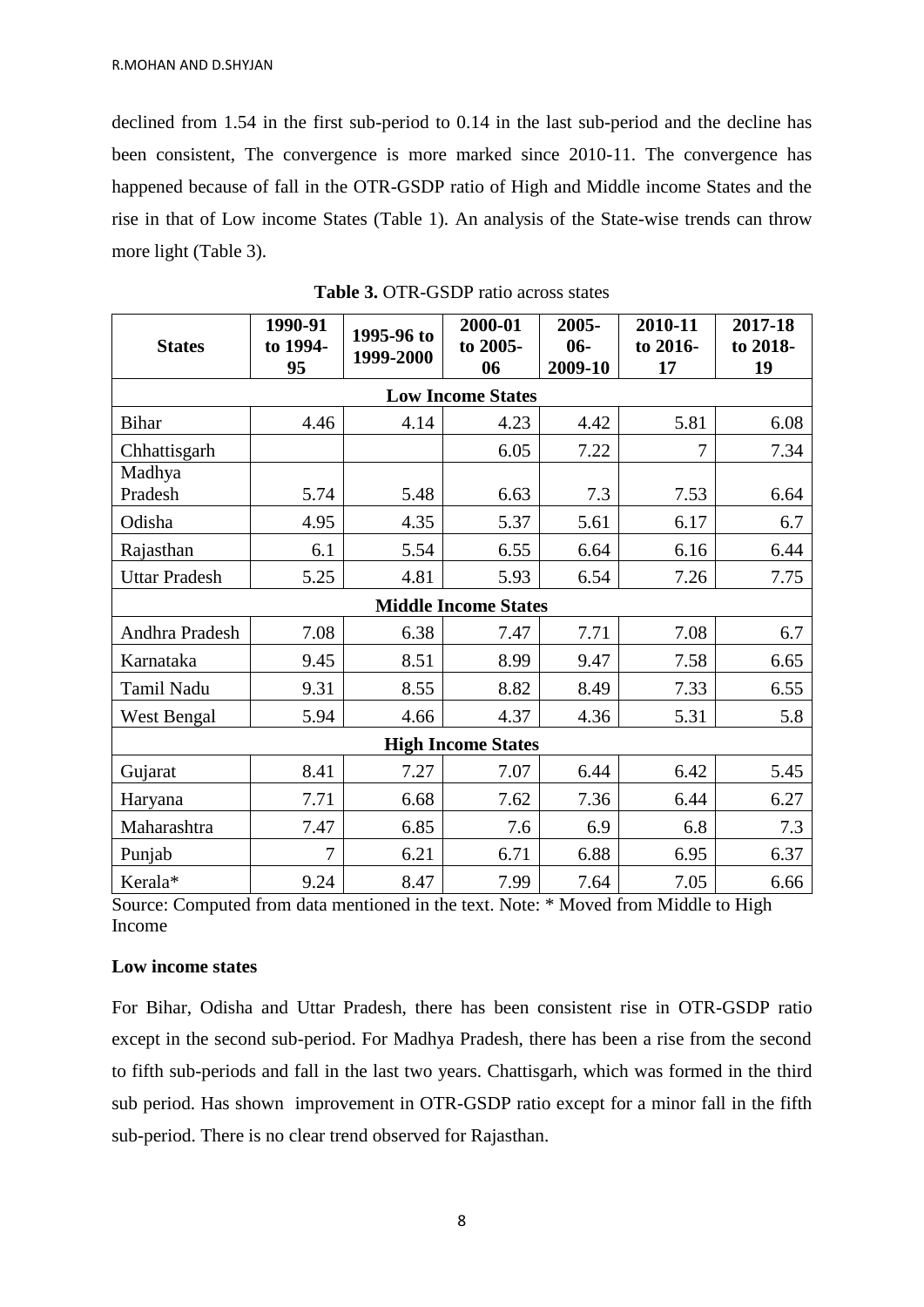# **Middle income states**

The OTR-GSDP ratio of Andhra Pradesh declined in the second sub- period and improved markedly during the third sub-period. It showed a mild improvement in the fourth sub-period and declined during the last two sub periods.

In Karnataka, there is a marked decline in the last two sub-periods. In the prior sub- periods, there was an initial decline and a pick up. There has been a consistent fall except for a marginal rise in the third sub-period in Tamil Nadu. In West Bengal, there has been a consistent fall from the first to the fourth sub-periods and a rise during last two sub periods. Kerala has shown a consistent decline during all the sub-periods.

# **High income states**

There has been a consistent decline of OTR-GSDP ratio during all the sub-periods for Gujarat. In Maharashtra, there is no consistent trend. After a decline in the second sub-period, there has been a rise in the third sub- period and fall in the fourth and fifth sub- periods and a rise in the last sub- period. In Punjab, after a fall in the second sub-period, there has been a rise in the three subsequent sub-periods and a fall in the last two years. Haryana There is consistent decline since the fourth sub-period.

The dispersion within the groups, as measured by the standard deviation have also declined in the recent years. The dispersion has been rather high among Middle Income States, followed by Low Income and High Income States before converging in the last sub-periods (Figure 5).



**Figure 5.** Trends in dispersion of OTR-GSDP in high, middle and low income states-1990- 91 to 2018-19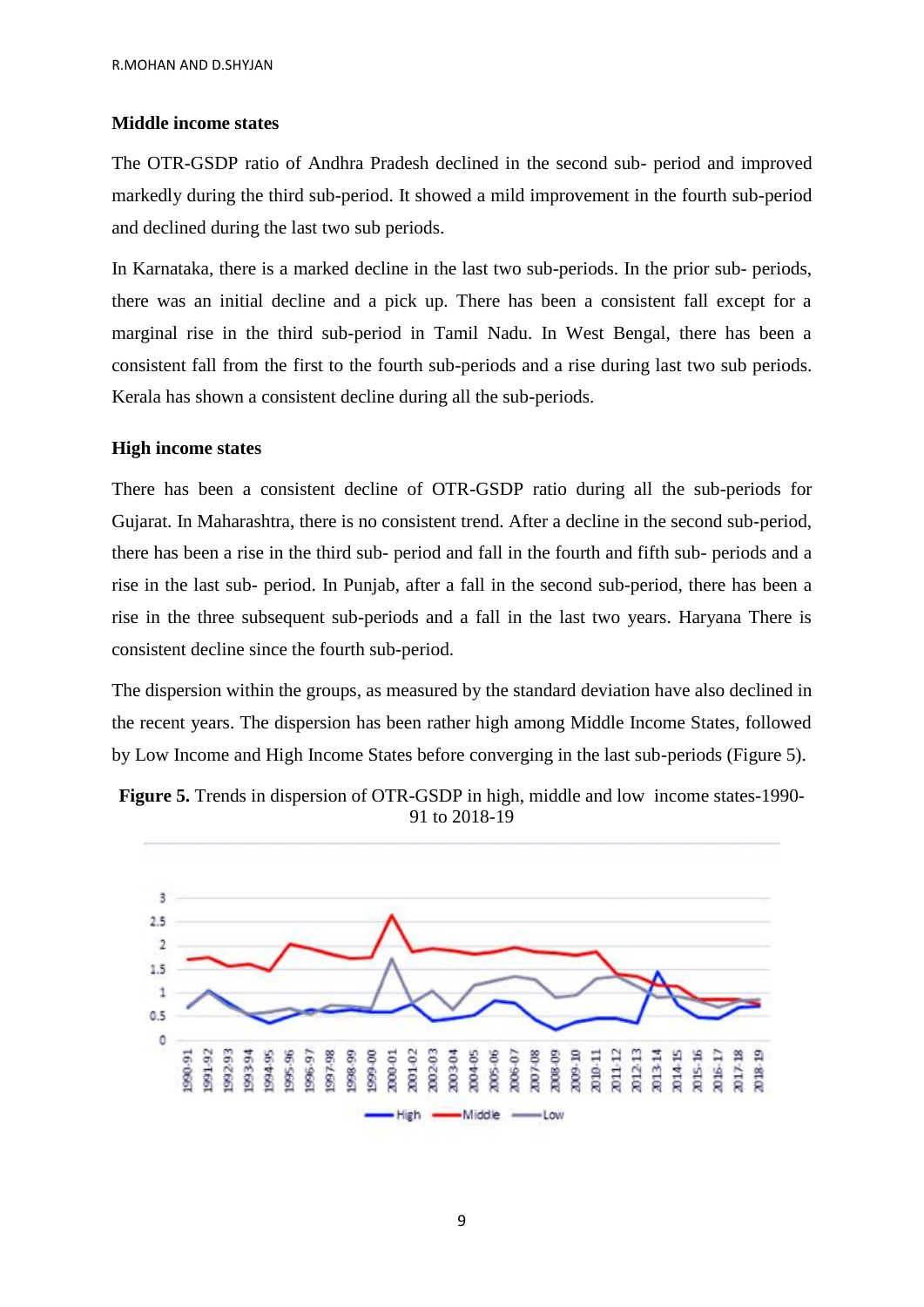1

#### **4. Relationship between per capita income and tax effort**

The results of the regression testing the statistical significance of association between per capita income and tax effort proxied by OTR-GSDP ratio, show that the association is positive and statistically significant for Bihar, Odisha and Uttar Pradesh. It is positive but statistically insignificant for Rajasthan and Madhya Pradesh and Andhra Pradesh. It is negative and statistically significant for Gujarat, Karnataka, Kerala, Tamil Nadu and Maharashtra (Table 4).

The statistically significant negative sign is present for certain Middle and high per capita income States. This is counter intuitive<sup>9</sup>. The question is why should richer States put in lesser tax effort<sup>10</sup>. The richer States normally get lower tax shares from the Finance Commission. Going by Wagner's law, higher per capita income States will experience more demand for public spending. All these should lead to higher tax effort when per capita income rises. There can be two reasons for this negative and statistically significant relation. One is the fall in tax rates due to harmonisation of rates. This could have resulted in fall in tax effort of States, which had earlier higher tax incidence. Another reason could be the growth being in services sectors, which was outside the purview of State taxation till 2017-18, when GST was introduced. The impact of central grants, especially, the discretionary ones also need a separate analysis.

The intuitive reasoning for a positive relation between per capita income and tax effort is stated in Lotz and Morss (1967). " *In addition to aggregate income, the denominator in the tax ratio, other factors affect a country's taxable capacity.8 One of the most important is the level of economic development. Economic development is usually accompanied by a higher rate of literacy, increased monetization, and stricter law enforcement—all of which can be expected to increase taxable capacity. Economic development has many dimensions and cannot be measured precisely either by a single variable or by a simple combination of variables. However, one variable frequently used by economists to give a rough idea of the development stage is per capita income. Hence, one would expect taxable capacity and per capita income to move in the same direction."*

There is another reason to expect a positive relationship between per capita income and taxable capacity. For two countries with the same total income but with a per capita income of, say, \$50 in the first country and \$1,500 in the second, taxable capacity is greater in the second because a smaller proportion of total income is required for subsistence needs and more "surplus" is available for taxation and other purposes. It follows that, if the two countries raise the same total amount of tax revenue and thus have equal tax ratios, the first country is making the greater tax effort.9

<sup>&</sup>lt;sup>10</sup> Similar results have been obtained in the study by Mukherjee (2017). Nambiar and Rao (1972) state that when per capita income and per capita development expenditure are used as explanatory variables and ratio of tax revenues to incomes is the dependent variable, there was poor fit. The  $R^2$  in both cases is very insignificant.This contradicts a generally held hypothesis that income and developmental expenditure are among the important determinants of tax performance of governments.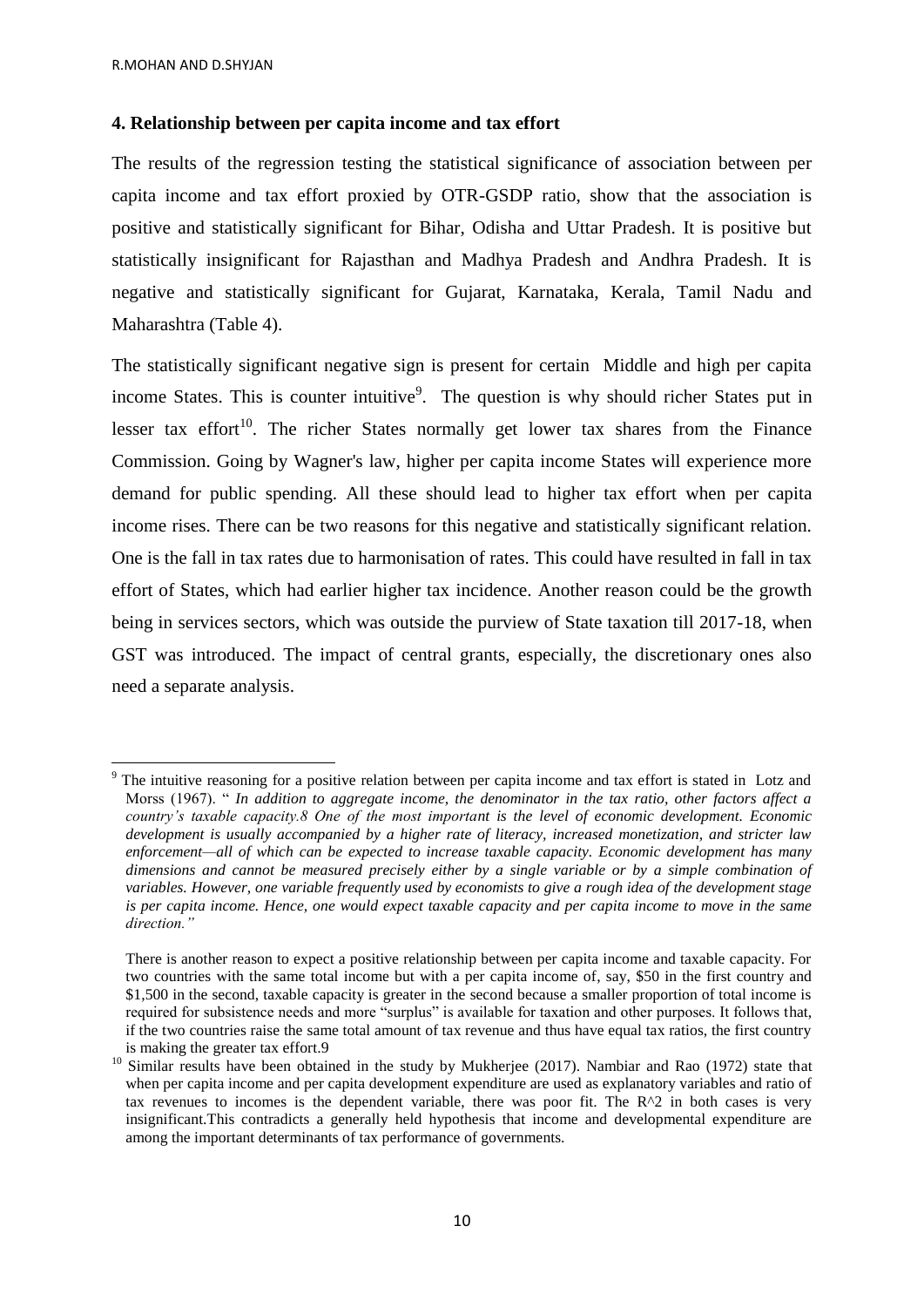Similar results have been obtained in the study by Mukherjee (2017). Nambiar and Rao (1972) state that when per capita income and per capita development expenditure are used as explanatory variables and ratio of tax revenues to incomes is the dependent variable, there was poor fit. The  $R^2$  in both cases is very insignificant. This contradicts a generally held hypothesis that income and developmental expenditure are among the important determinants of tax performance of governments.

Cross country analyses, however, reveal that there is positive relation between tax-GDP ratio and per capita GDP. [OECD (2020), Le, Dodson and Bayraktar (2012)]

| <b>States</b>        | $Co-$<br>efficient | t-value | <b>DW</b><br>transformed | <b>Level of Per</b><br>Capita<br><b>Income</b><br>$(2019-20)$ | <b>Statistical Significance</b>         |
|----------------------|--------------------|---------|--------------------------|---------------------------------------------------------------|-----------------------------------------|
| <b>Bihar</b>         | 1.38               | 4.43    | 1.98                     | 44575                                                         | Highly. Significant                     |
| <b>MP</b>            | 0.28               | 0.29    | 1.84                     | 68757                                                         | Not significant                         |
| Rajasthan            | $-0.32$            | $-0.73$ | 2.27                     | 78390                                                         | Not Significant                         |
| Orissa               | 1.37               | 4.21    | 1.76                     | 78680                                                         | Highly significant                      |
| <b>Uttar Pradesh</b> | 0.92               | 2.86    | 2.05                     | 101768                                                        | Significant                             |
| Punjab               | $-0.16$            | $-0.27$ | 1.93                     | 118848                                                        | Not Significant                         |
| Andhra Pr.           | 0.032              | 0.07    | 1.8                      | 132284                                                        | Not Significant                         |
| Kerala               | $-1.66$            | $-7.97$ | 1.97                     | 149563                                                        | <b>Highly Significant</b><br>(negative) |
| Maharashtra          | $-0.56$            | $-2.12$ | 1.73                     | 152566                                                        | Significant (negative)                  |
| Tamil Nadu           | $-1.68$            | $-4.97$ | 1.79                     | 153853                                                        | <b>Highly Significant</b><br>(negative) |
| Karnataka            | $-1.97$            | $-3.06$ | 2.04                     | 154861                                                        | Significant (negative)                  |
| Gujarat              | $-1.79$            | $-4.32$ | 1.5                      | 165359                                                        | <b>Highly Significant</b><br>(negative) |
| Haryana              | $-1.04$            | $-2.06$ | 1.6                      | 176199                                                        | Significant (negative)                  |
| Goa                  | $-0.96$            | $-1.72$ | 1.73                     | 367226                                                        | <b>Weakly Significant</b><br>(negative) |

**Table 4.** Association between OTR GSDP ratio and per capita income

Source: Computed from data mentioned in the text.

Note: Highly Significant 0 % level, Significant 0 to 5 % level Weakly Significant 5 to 10% level.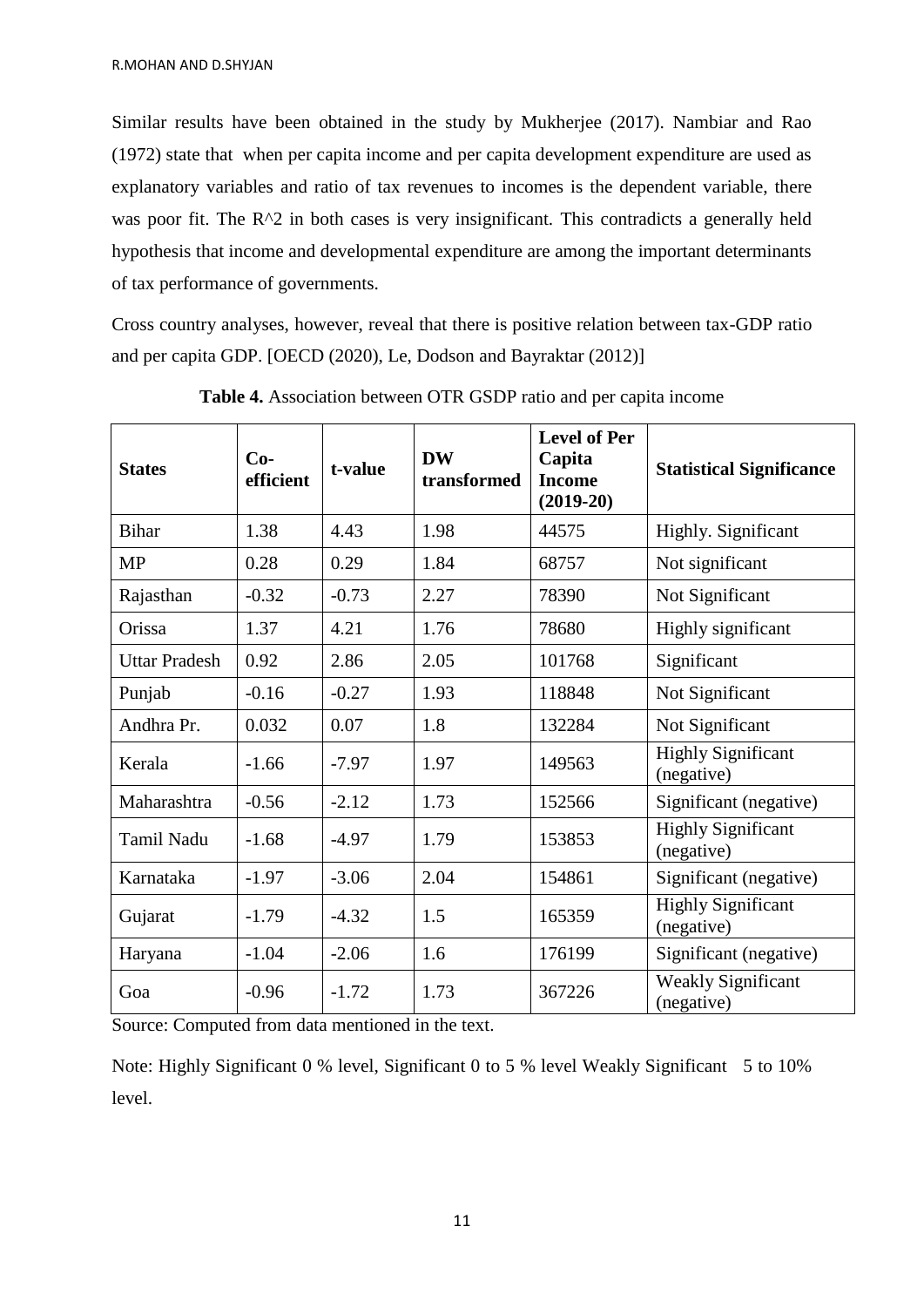#### **7. Questions needing further research**

The findings of the study are counter intuitive and raise the following five questions for further research

- 1. Why did the Middle and High Income States which have high Personal Final Consumption Expenditure witness a decline in OTR-GSDP ratio, when more than two-thirds of OTR is from consumption taxes? Is harmonisation of rates the reason for convergence of tax effort proxied by OTR-GSDP ratio?
- 2. Is there a shift towards high value consumption in these States which are more evasion prone and difficult to detect?
- 3. Are there rising impediments to enforcement in these States with more interest groups being formed?
- 4. Why these States not been able to capitalise the advantages of the VAT/ GST regime ?
- 5. Are there political economic constraints including the impact of central devolution in tapping more tax from rising per capita incomes?

#### **References**

- Burgess, Robin, Howes Stephen and Stern Nicholas (1995),'*Value Added Tax Options for India',International Tax and Public Finance*, 2:109-141, Kluwer Academic Publishers.
- Das-Gupta, Arindam (2012),'*An Assessment of the Revenue Impact of State- level VAT in India*', Economic and Political Weekly, Vol 47, No.10, March 10.
- Government of India, *Budget Documents*, various years, finmin.nic.in

Government of India, *National Accounts Statistics*, mospi.gov.in

- Le Minh Tuan, Blanca Moreno-Dodson and Nihal Bayraktar (2012): '*Tax Capacity and Tax Effort: Extended Cross Country Analysis from 1994 to 2009'*,Policy Research Working Paper 6252, World Bank,
- Letzeburgesch Jorgen R and Elliott R Morss (1967): '*Measuring "Tax Effort" in Developing Countries*', elibrary.imf.org